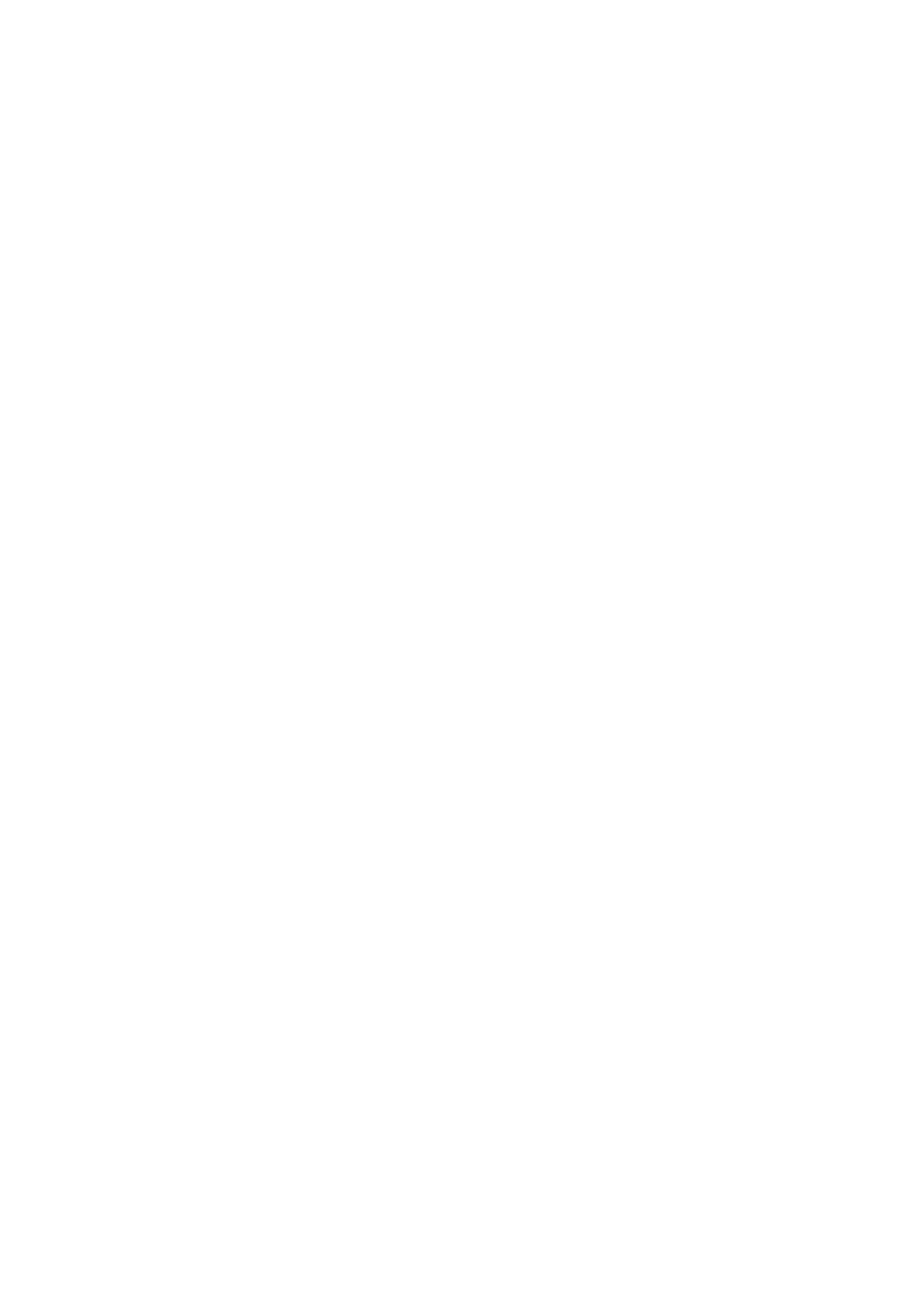## Table of contents

|                              |                |                                | Pages          |
|------------------------------|----------------|--------------------------------|----------------|
| 1                            | Introduction   |                                | $\mathbf 1$    |
|                              | 1.1            | Purpose of this document       | $\mathbf{1}$   |
|                              | 1.2            | Structure of this SoCG         | $\mathbf{1}$   |
|                              | 1.3            | <b>Status of this SoCG</b>     | 1              |
| $\mathbf{2}$<br>Consultation |                |                                | $\overline{2}$ |
|                              | 2.1            | Role of the Environment Agency | $\overline{2}$ |
|                              | 2.2            | Summary of consultation        | $\overline{2}$ |
| 3                            | Matters agreed |                                | 3              |
| Matters outstanding<br>4     |                |                                | 6              |
|                              | 4.1            | Principal matters outstanding  | 6              |
|                              | Appendix A     | <b>Signing Sheet</b>           | 7              |

#### Table of Tables

| Table 2-1 Consultation with Environment Agency                           |  |
|--------------------------------------------------------------------------|--|
| Table 3-1 Matters agreed between Environment Agency and Highways England |  |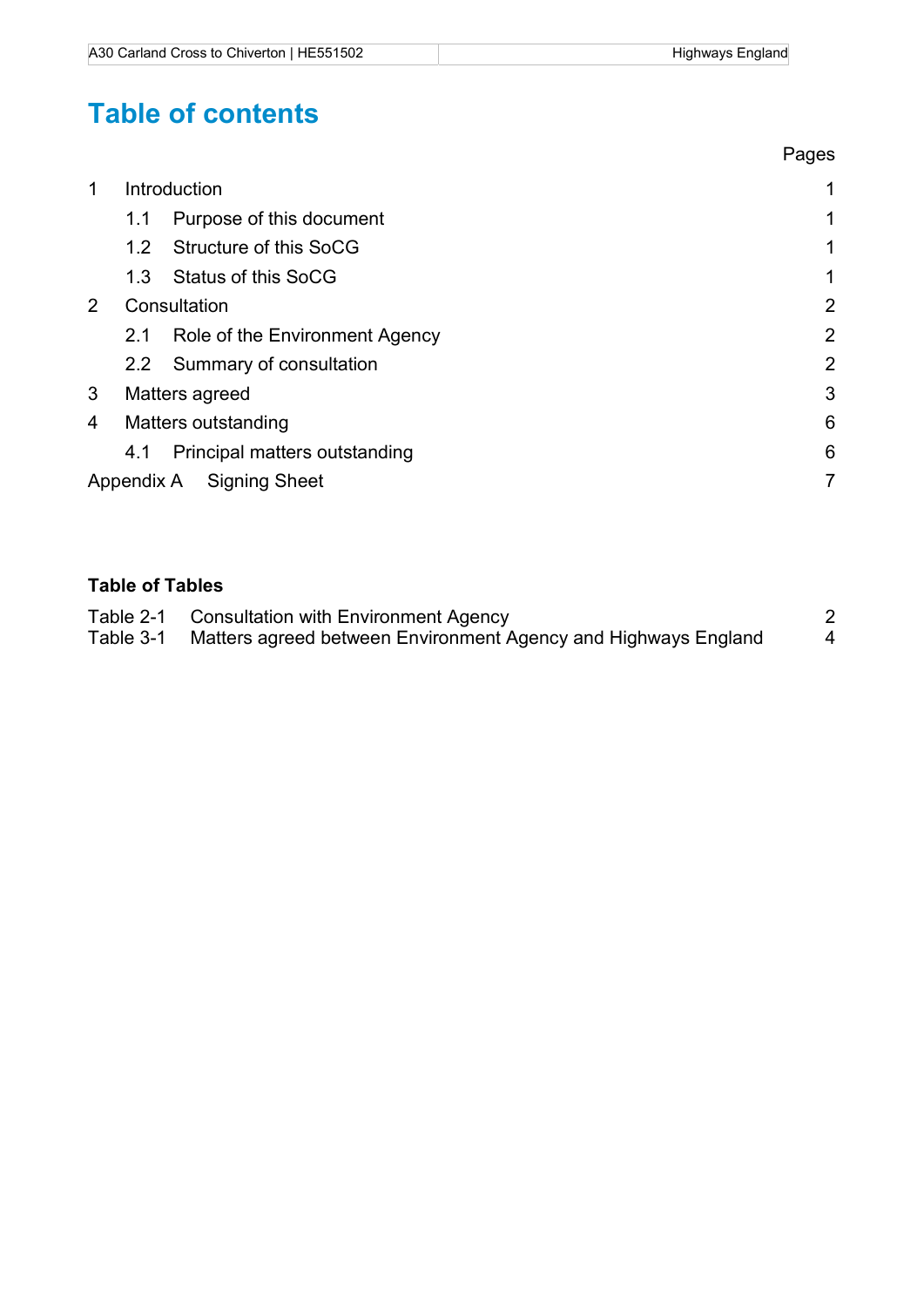## 1 Introduction

#### 1.1 Purpose of this document

- This document is a Statement of Common Ground (SoCG) between Highways England and the Environment Agency in relation to the A30 Chiverton to Carland Cross scheme. It has been prepared in accordance with DCLG (now Ministry of Housing, Communities and Local Government) Guidance on the pre-application process $^1$ .
- 1.1.2 The document identifies the following between the two parties:
	- Matters which have been agreed;
	- Matters currently outstanding (subject to negotiation or not agreed).
- 1.1.3 The SoCG will continue to evolve as the application for development consent progresses through the examination stage.

#### 1.2 Structure of this SoCG

- 1.2.1 The SoCG is structured as follows:
	- Section 2 states the role of the Environment Agency in the application and sets out the consultation undertaken.
	- Section 3 lists those matters which have been agreed, including the date that this matter was agreed.
	- Section 4 is a table of matters outstanding. There are currently no matters outstanding.
	- Appendix A includes the signing sheet.

#### 1.3 Status of this SoCG

1.3.1 This SoCG is a correct reflection of the position of the parties as of 19 March 2019. All matters have been agreed with Environment Agency. The SoCG is signed by both parties.

 $\overline{a}$ 

<sup>&</sup>lt;sup>1</sup> Department for Communities and Local Government. Planning Act 2008: Guidance for the examination of applications for development consent. (2015)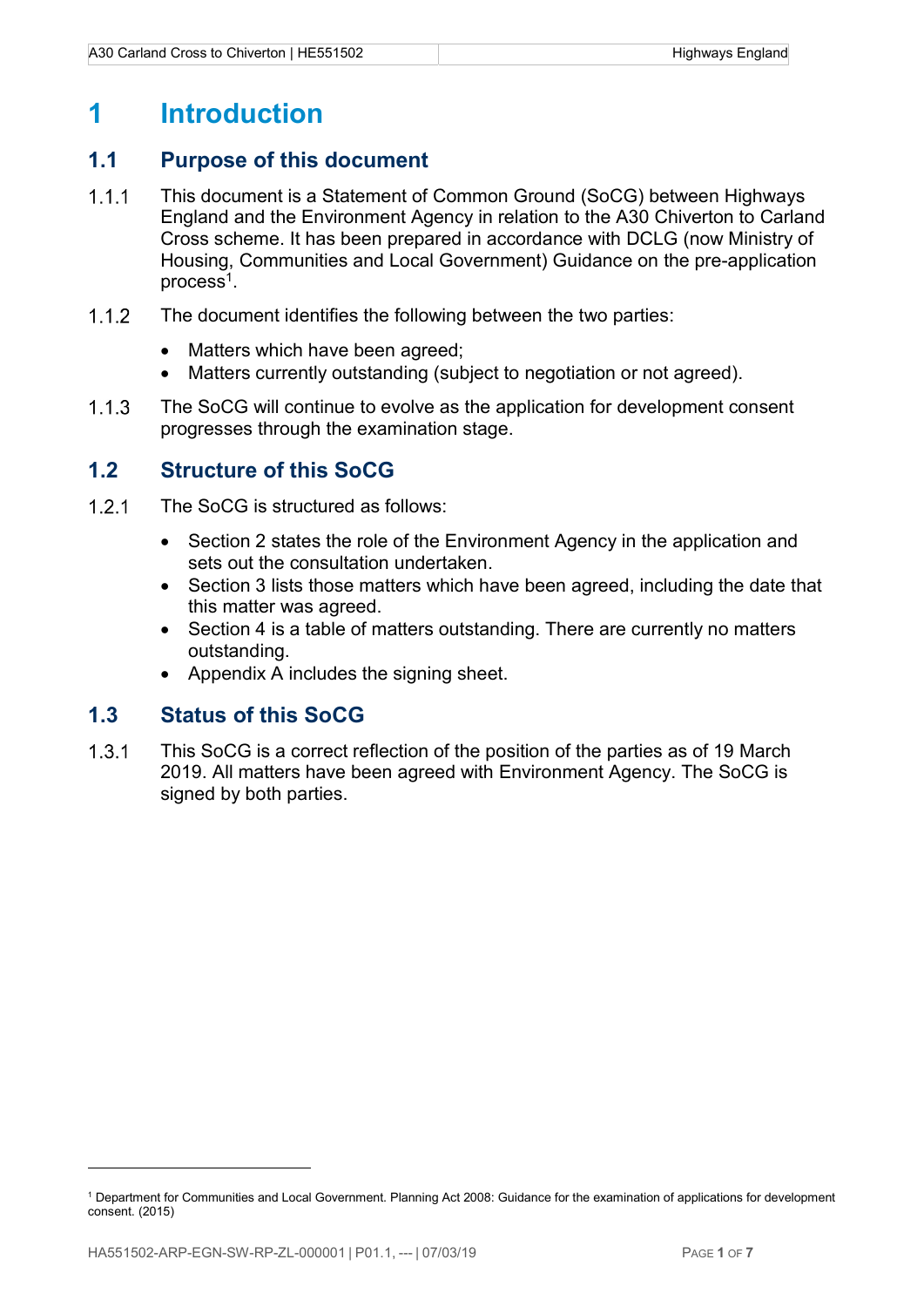### 2 Consultation

#### 2.1 Role of the Environment Agency

- 2.1.1 The Environment Agency (EA) is a non-departmental public body sponsored by DEFRA with responsibilities relating to the protection and enhancement of the environment in England.
- 2.1.2 Status in relation to the application  $-$ 
	- Statutory consultee

#### 2.2 Summary of consultation

- 2.2.1 Highways England has been in consultation with the Environment Agency since 2018. The parties have continued communicating throughout the progression of the project. The consultation with the Environment Agency is set out below:
- A number of consultations are captured within Table 2-1, comprised of meetings and emails.

| Date of<br>correspondence | <b>Parties concerned</b>                                           | <b>Matters discussed</b>                                                                                                                                                    |  |
|---------------------------|--------------------------------------------------------------------|-----------------------------------------------------------------------------------------------------------------------------------------------------------------------------|--|
| 23/02/2018                | Highways England, EA<br>(Shaun Pritchard<br>response)              | Environment Agency response to Scoping Opinion:<br>"We are happy with the scope and content of the PEIR"<br>"We are happy with the content in terms of water<br>management" |  |
| 22/11/2019                | <b>Environment Agency</b>                                          | <b>Environment Agency Relevant Representation</b>                                                                                                                           |  |
| 01/02/2019                | <b>Highways Agency</b><br>response to<br><b>Environment Agency</b> | Issue of detailed Response to Relevant Representation                                                                                                                       |  |
| 11/02/2019                | Highways England,<br><b>Environment Agency</b>                     | Meeting to discuss Highways England Response to<br><b>Environment Agency Relevant Representation</b>                                                                        |  |

#### Table 2-1 Consultation with Environment Agency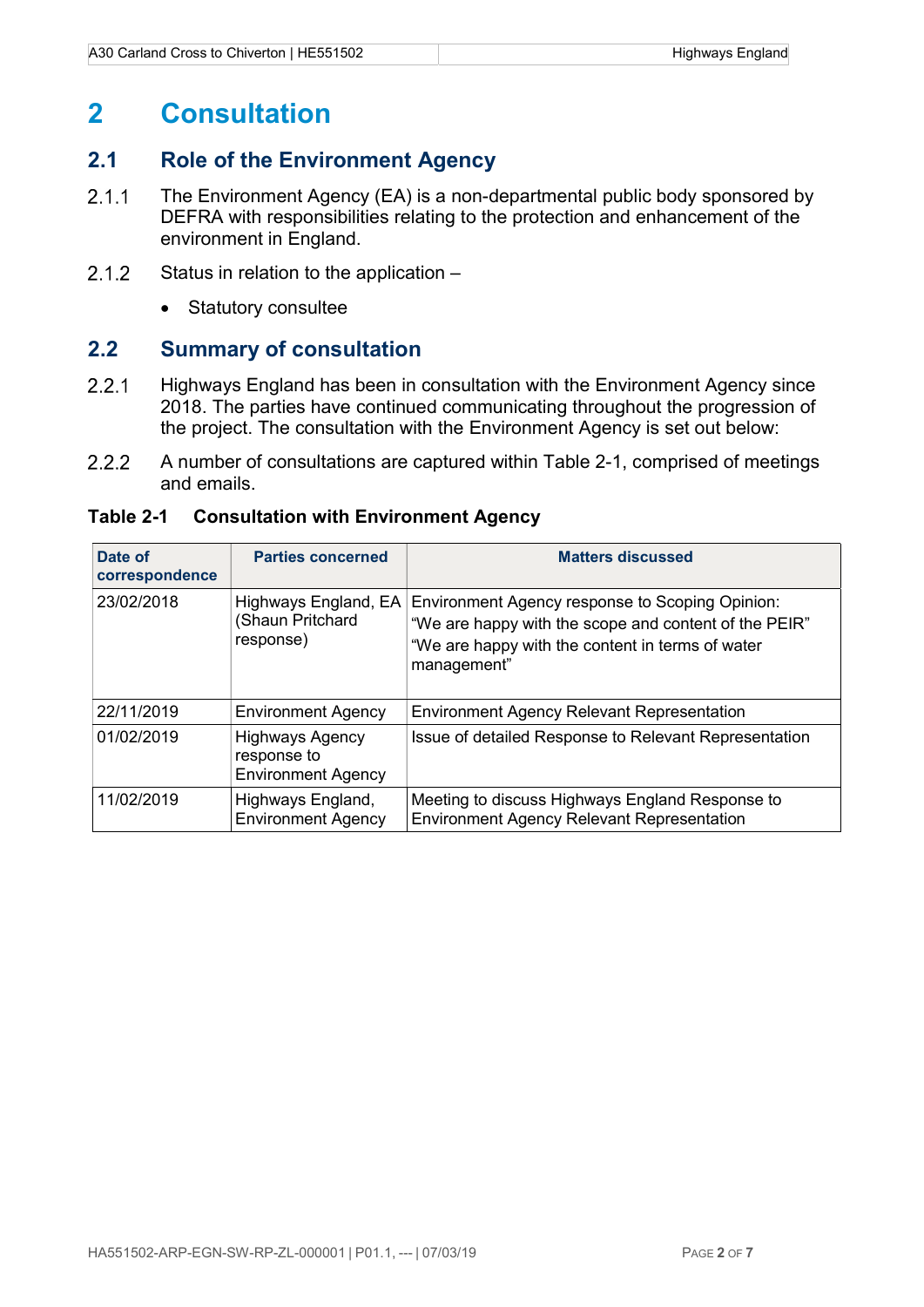## 3 Matters agreed

 Table 3-1 shows those matters which have been agreed by the parties, including that matters reference number, and the date and method by which it was agreed.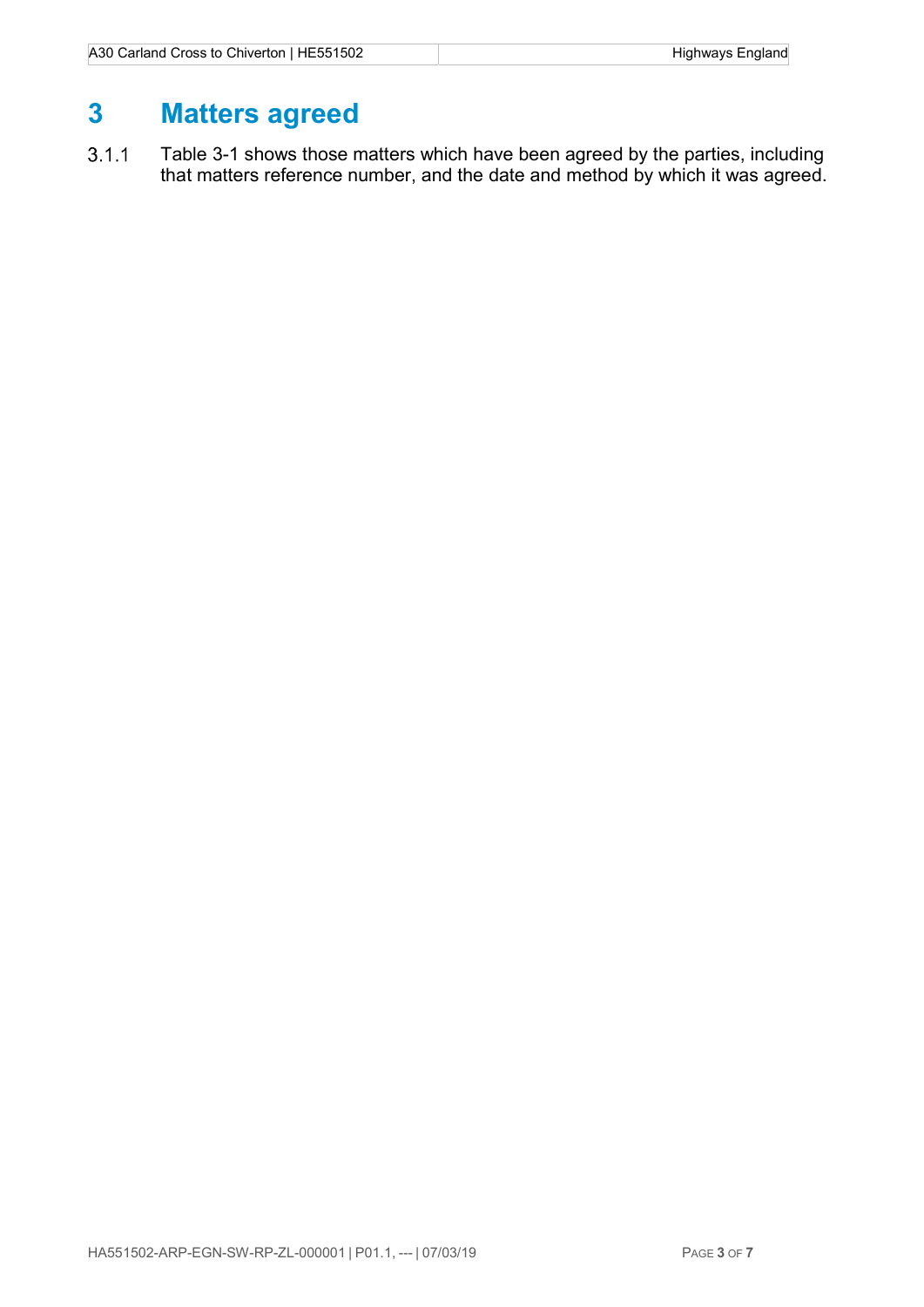| A30 C<br>s to Chiverton.<br>E551502<br>HE<br>Cross fr<br>∴arland | <u>hways:</u><br>:naland |
|------------------------------------------------------------------|--------------------------|
|------------------------------------------------------------------|--------------------------|

### Table 3-1 Matters agreed between Environment Agency and Highways England

| <b>Matter reference</b><br>number | Matter which has been agreed                                                                                                                                                                                                                                                                                                                                                                                                                                                                                                                                                                                                      | Date and method of<br>agreement                                        |
|-----------------------------------|-----------------------------------------------------------------------------------------------------------------------------------------------------------------------------------------------------------------------------------------------------------------------------------------------------------------------------------------------------------------------------------------------------------------------------------------------------------------------------------------------------------------------------------------------------------------------------------------------------------------------------------|------------------------------------------------------------------------|
|                                   | Maintaining access to Environment Agency rain gauge at Nanteague Farm                                                                                                                                                                                                                                                                                                                                                                                                                                                                                                                                                             |                                                                        |
|                                   | Access to the Environment Agency rain gauge has been confirmed and it has been agreed that the EA will still be<br>able to access the gauge through construction and operation of the Scheme                                                                                                                                                                                                                                                                                                                                                                                                                                      | Meeting 12/02/2019<br>Following response to<br>relevant representation |
|                                   | Protective provisions relating to the Environment Agency                                                                                                                                                                                                                                                                                                                                                                                                                                                                                                                                                                          |                                                                        |
| 2.1                               | It is agreed that protective provisions are not necessary within the dDCO and will be removed to reflect this.                                                                                                                                                                                                                                                                                                                                                                                                                                                                                                                    | Meeting 12/02/2019<br>Following response to<br>relevant representation |
| 2.2                               | It is agreed that reference to applying to Cornwall Council for Ordinary Watercourse Consents will be retained.                                                                                                                                                                                                                                                                                                                                                                                                                                                                                                                   | Meeting 12/02/2019<br>Following response to<br>relevant representation |
|                                   | Protection of private water supplies and ephemeral headwaters                                                                                                                                                                                                                                                                                                                                                                                                                                                                                                                                                                     |                                                                        |
| 3                                 | The level of site investigation is sufficient for the current stage. Highways England will secure further investigations<br>(if necessary) during future design stages. Highways England will continue to consult with the Environment Agency<br>to ensure that water interests (e.g. private water supplies) are adequately assessed, protected and where<br>necessary, alternative provision made.                                                                                                                                                                                                                              | Meeting 12/02/2019<br>Following response to<br>relevant representation |
|                                   | Environment Statement - water environment clarifications                                                                                                                                                                                                                                                                                                                                                                                                                                                                                                                                                                          |                                                                        |
| 4.1                               | It is agreed that the Upper River Allen should be given high sensitivity and an ES addendum will be issued to reflect Meeting 12/02/2019<br>this.                                                                                                                                                                                                                                                                                                                                                                                                                                                                                 | Following response to<br>relevant representation                       |
| 4.2                               | The Environment Agency are content that measures detailed within the ES and Outline CEMP RDWE1 addresses<br>it's concerns regarding culverts:<br>a geomorphologist will be consulted during the detailed design of these structures. This will ensure the<br>$\bullet$<br>culvert is oversized to allow a low flow channel to develop.<br>As shown in the ES Section 8.10, culvert ledges have been incorporated into the design where possible.<br>$\bullet$<br>Where it is not feasible to create ledges, dry tunnels of 900mm diameter have been provided immediately<br>adjacent to the drainage culverts for times of flood. | Meeting 12/02/2019<br>Following response to<br>relevant representation |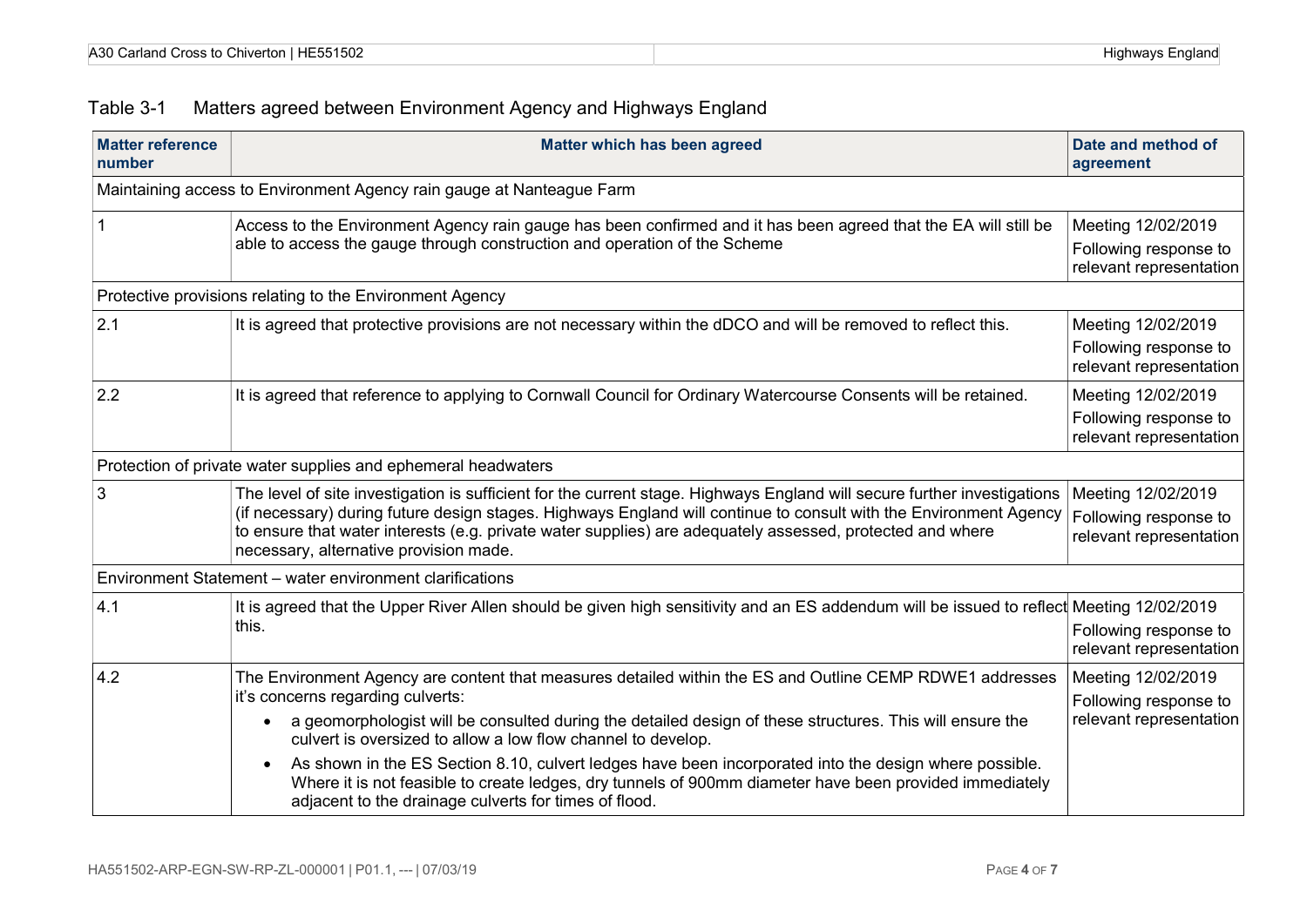| A30 C<br>E551502<br>≅vertor⊾<br>Cross to Cl<br>Carland | Highwavs<br>ngland |
|--------------------------------------------------------|--------------------|
|--------------------------------------------------------|--------------------|

| 14.3 | The Environment Agency are satisfied with the position regarding fencing:                                                                                                                                                                          | Meeting 12/02/2019                               |
|------|----------------------------------------------------------------------------------------------------------------------------------------------------------------------------------------------------------------------------------------------------|--------------------------------------------------|
|      | Mammal fencing will be installed along the road alignment to guide mammals towards bridges and culverts, F<br>to reduce the risk of road traffic accidents. This is shown on the Environmental Master Plans – Volume 2,<br>2.6 General Arrangement | Following response to<br>relevant representation |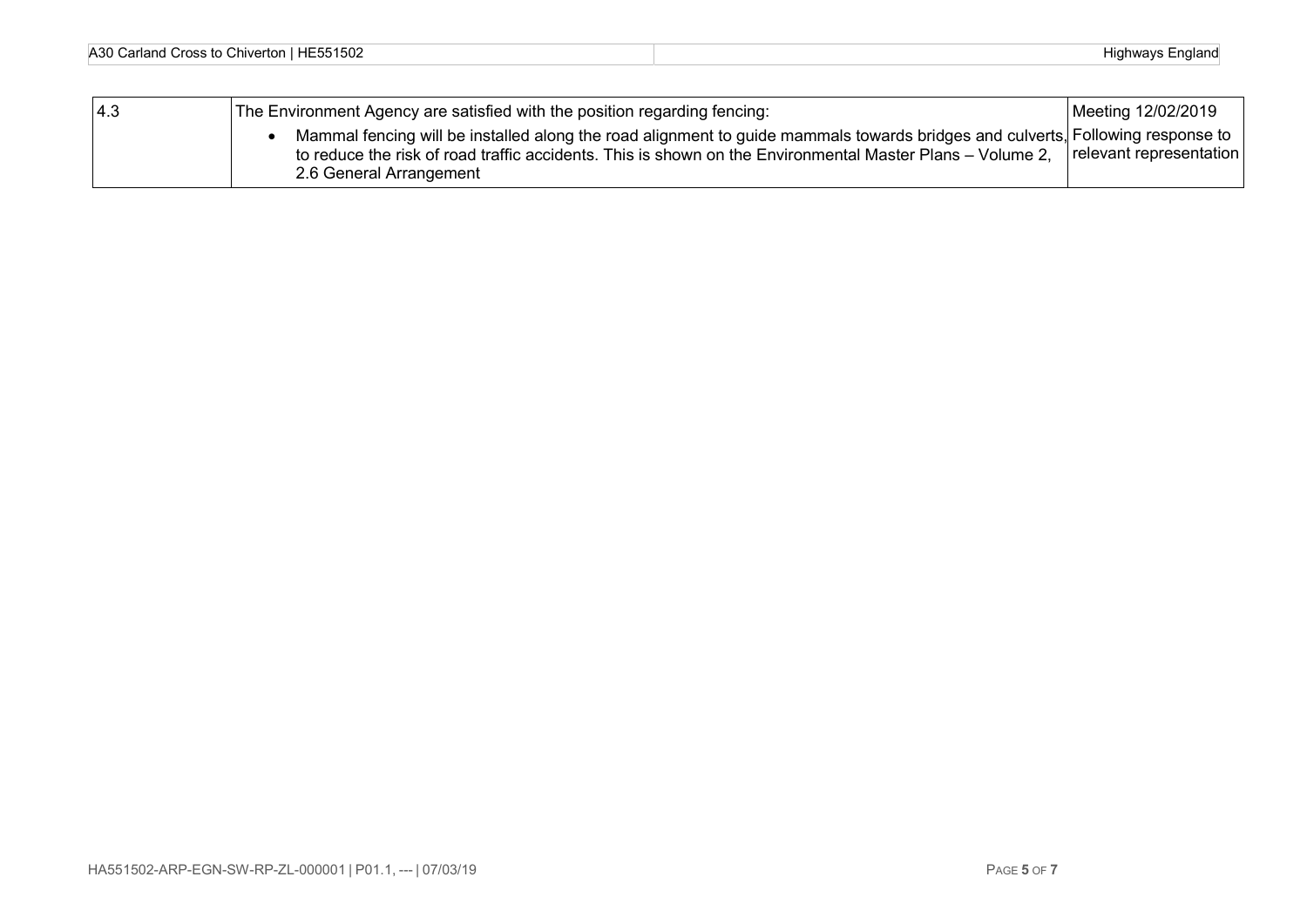## 4 Matters outstanding

#### 4.1 Principal matters outstanding

4.1.1 There are no matters which are outstanding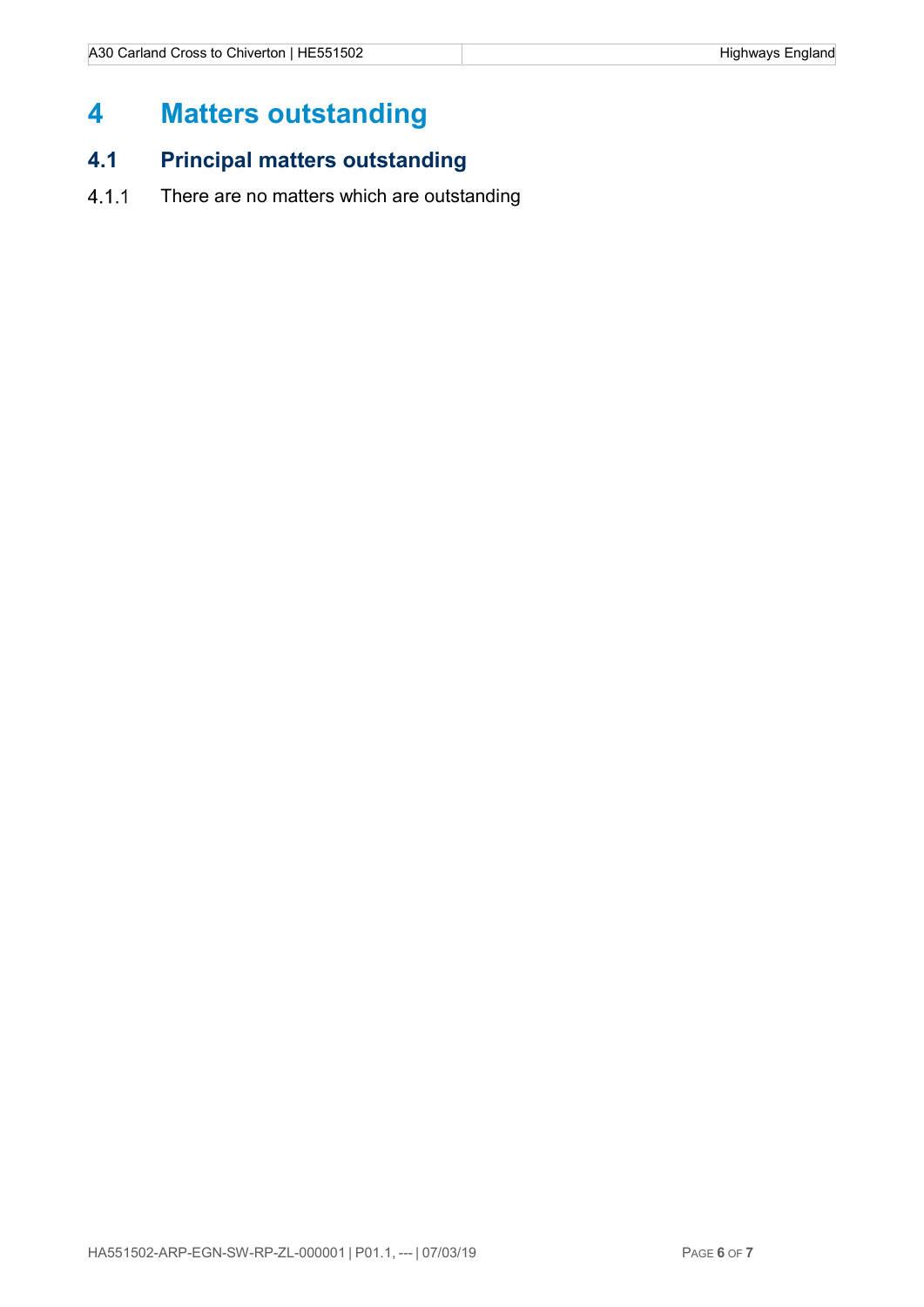# Appendix A Signing Sheet

### A.1

| For signing  |                           |  |
|--------------|---------------------------|--|
| Signed       |                           |  |
| On Behalf of | <b>Environment Agency</b> |  |
| Name         | <b>Clarissa Newell</b>    |  |
| Position     | <b>EPE Manager</b>        |  |
| Date         | 13/03/2019                |  |

| For signing  |                         |  |
|--------------|-------------------------|--|
| Signed       |                         |  |
| On Behalf of | <b>Highways England</b> |  |
| Name         | Josh Hodder             |  |
| Position     | Project Manager         |  |
| Date         | 18/03/2019              |  |